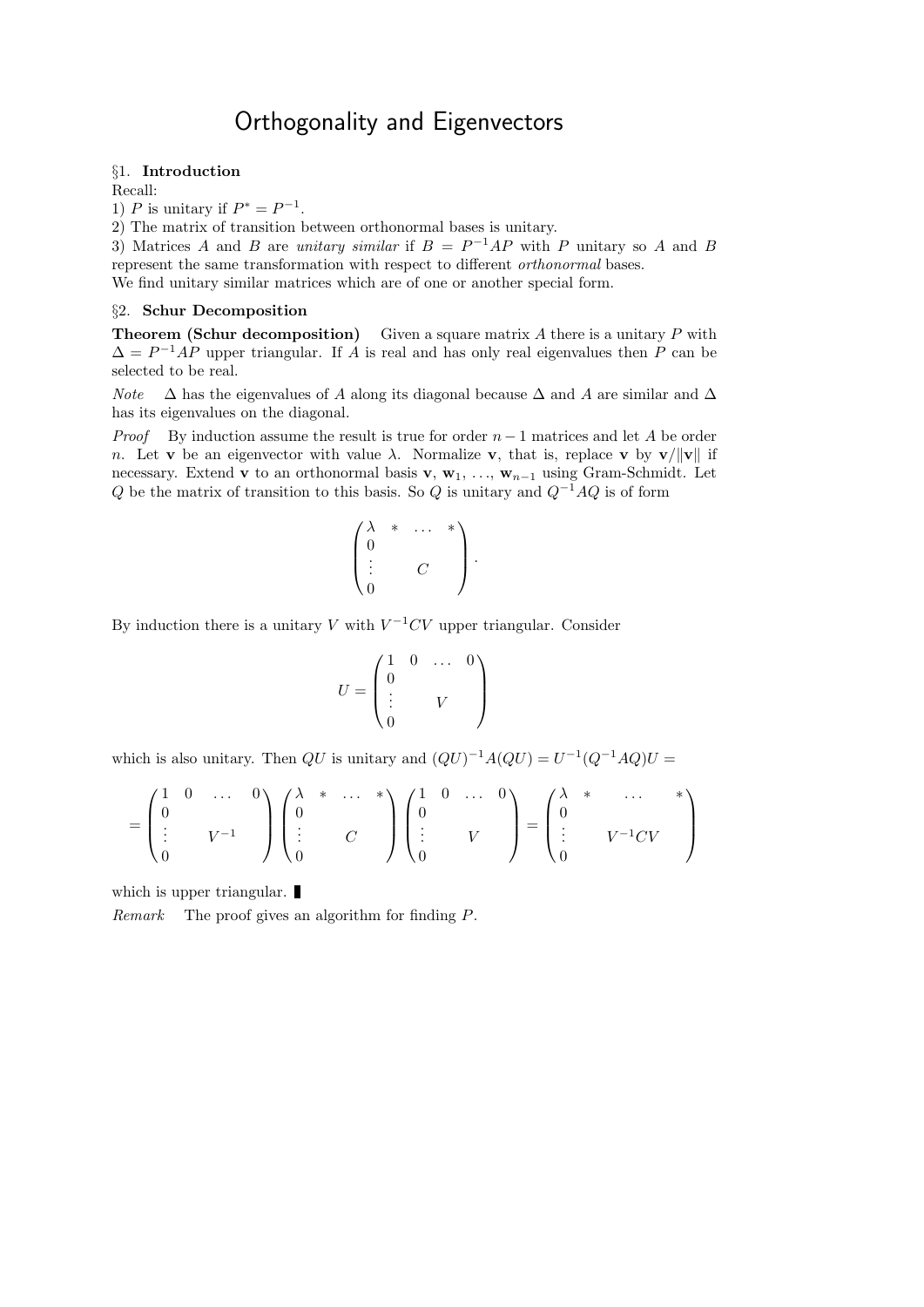### §3. Normal Matrices

**Lemma 1** Let A and B be unitary similar. Then A is normal iff B is normal.

*Proof* Let P be unitary with  $B = P^*AP$ . Then  $B^* = P^*A^*P$  and  $P^* = P^{-1}$ . So  $B^*B - BB^* = P^*A^*PP^*AP - P^*APP^*A^*P = P^*(A^*A - AA^*)P$ . Thus  $B^*B - BB^* = 0$ iff  $A^*A - AA^* = 0$ . ■

**Lemma 2** If A is normal then for each i, the *i*-th row of A has the same length as the *i*-th column of  $A$ .

*Proof*  $\langle A\mathbf{e}_i, A\mathbf{e}_i \rangle = \langle \mathbf{e}_i, A^*A\mathbf{e}_i \rangle = \langle \mathbf{e}_i, A A^* \mathbf{e}_i \rangle = \langle A^* \mathbf{e}_i, A^* \mathbf{e}_i \rangle$ . Thus  $||A\mathbf{e}_i|| = ||A^* \mathbf{e}_i||$ . The left side is the length of the  $i$ -th column of  $A$ . The right side is the length of the  $i$ -th column of  $A^*$ , that is, the *i*-th row of the conjugate of  $\overline{A}$ ; but the conjugate of a vector has the same length.

The argument in the proof works for any vector  $x$  instead of  $e_i$ , which proves the following lemma, whose converse is also true.

**Lemma 3** If A is normal then  $||A\mathbf{x}|| = ||A^*\mathbf{x}||$  for all **x**.

**Theorem (Unitary Similar Diagonalization)** For a square matrix  $A$ ,  $A$  is unitary similar to a diagonal matrix iff A is normal, that is, there is a unitary P with  $P^{-1}AP = \Lambda$ diagonal iff  $A^* \tilde{A} = AA^*$ .

Proof  $\Rightarrow$ : Suppose  $P^{-1}AP = \Lambda$  is diagonal. Diagonal matrices are normal since  $\Lambda \Lambda^* =$  $\sqrt{ }$  $\lambda\lambda = 0$  $\theta$ . . .  $=\Lambda^*\Lambda$ . By Lemma 1, A is normal.

 $\Leftarrow$ : By the previous theorem (Schur), A is unitary similar to an upper triangular matrix  $\Delta$ . We show  $\Delta$  is diagonal. By Lemma 1,  $\Delta$  is normal and by Lemma 2, the *i*-th row of  $\Delta$  has the same length as its i-th column. If  $\Delta$  is not diagonal, then select i so that the i-th row is the first row with a nonzero off-diagonal element:

$$
\Delta = \begin{pmatrix} t_{11} & 0 & \dots & 0 & \dots & 0 \\ 0 & t_{22} & \dots & 0 & \dots & 0 \\ 0 & 0 & \dots & t_{ii} & * & * \\ 0 & 0 & \dots & 0 & * & * \\ \vdots & \vdots & \dots & \vdots & \vdots & \vdots \end{pmatrix}.
$$

The length of the *i*-th column is  $|t_{ii}|$  but the length of *i*-th row is greater than  $|t_{ii}|$ , a contradiction. So  $\Delta$  can have no nonzero off-diagonal elements.

Since the columns of  $P$  are eigenvectors of  $A$ , the next corollary follows immediately.

Corollary There is an *orthonormal* basis of eigenvectors of A iff A is normal.

**Lemma** Let A be normal.  $A\mathbf{x} = \lambda \mathbf{x}$  iff  $A^* \mathbf{x} = \overline{\lambda} \mathbf{x}$ .

*Proof*  $A\mathbf{x} = \lambda \mathbf{x}$  is equivalent to  $\|(A - \lambda I)\mathbf{x}\| = 0$ . It is easy to show  $A - \lambda I$  is normal, so Lemma 3 shows that  $||(A - \lambda I)^*\mathbf{x}|| = ||(A^* - \overline{\lambda}I)\mathbf{x}|| = 0$  is equivalent. This in turn is equivalent to  $A^*{\bf x} = \lambda {\bf x}$ .

Proposition (Eigenspaces are Orthogonal) If A is normal then the eigenvectors corresponding to different eigenvalues are orthogonal.